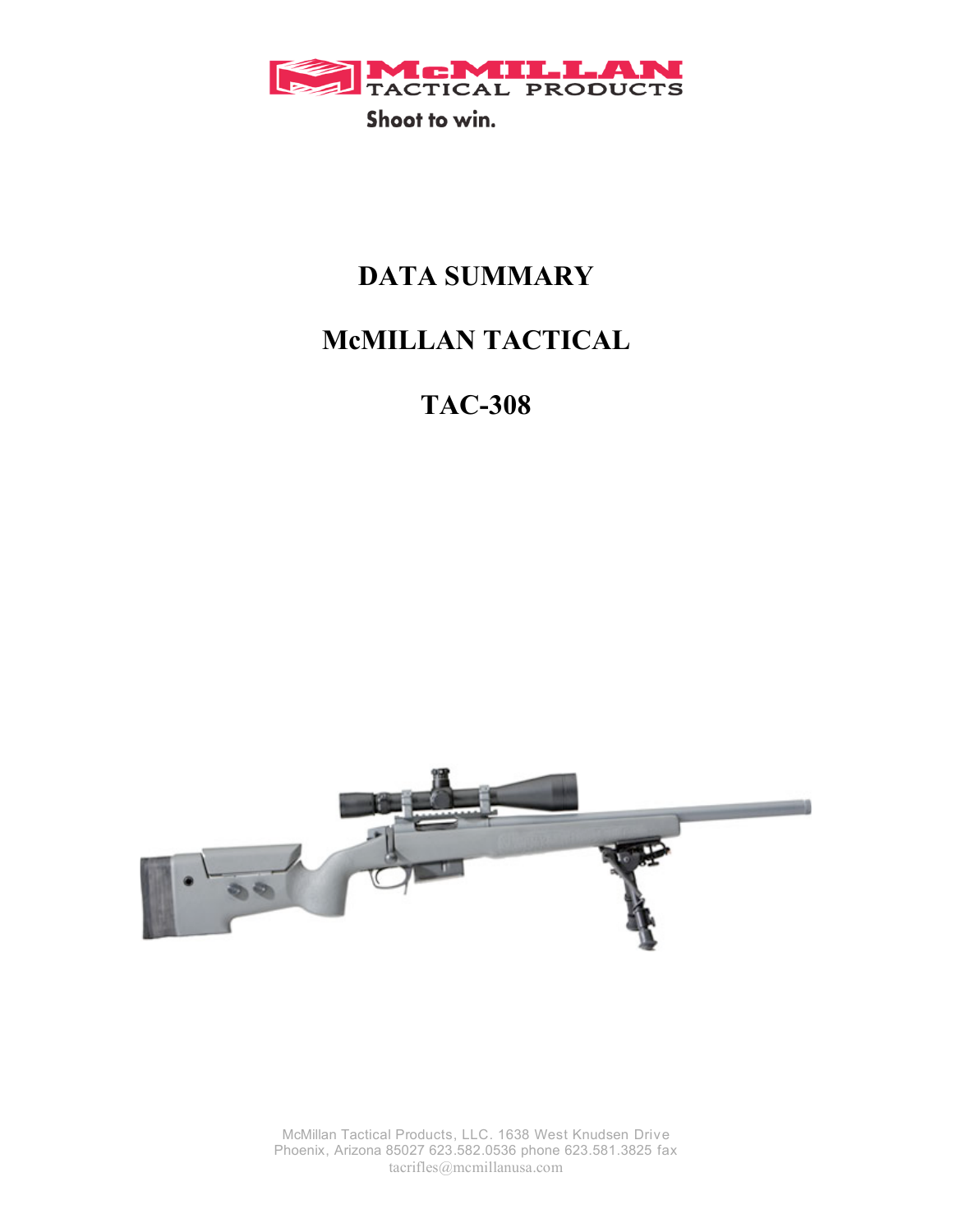

# EQUIPMENT INTRODUCTION

## PURPOSE

The McMillan Tactical Sniper Rifle System provides specially trained personnel with the capability to effectively perform the tasks of a sniper, for combat and internal security operations. The rifle system can also be used in both advanced regional and national sniper competitions.

### DESCRIPTION

The McMillan Tactical Sniper Rifle System is a heavy barrel, manually operated, bolt action, with 6 / 11 shot capacity. It is fitted with a McMillan Fiberglass Stock, butt spacer system and integral cheek piece.

The system utilizes a Remington type trigger set to 3.0 lbs. The McMillan barrel is a match grade stainless steel barrel with a 1-11 twist. All metal parts are finished with a Dura-Coat metal finish with NP3 Electroless Nickel with Teflon or Black oxidized on the Bolt Assembly.

The McMillan Tactical Sniper System is capable of 1/2 MOA in the hands of qualified snipers with applicable match ammunition.

## **IDENTIFICATION**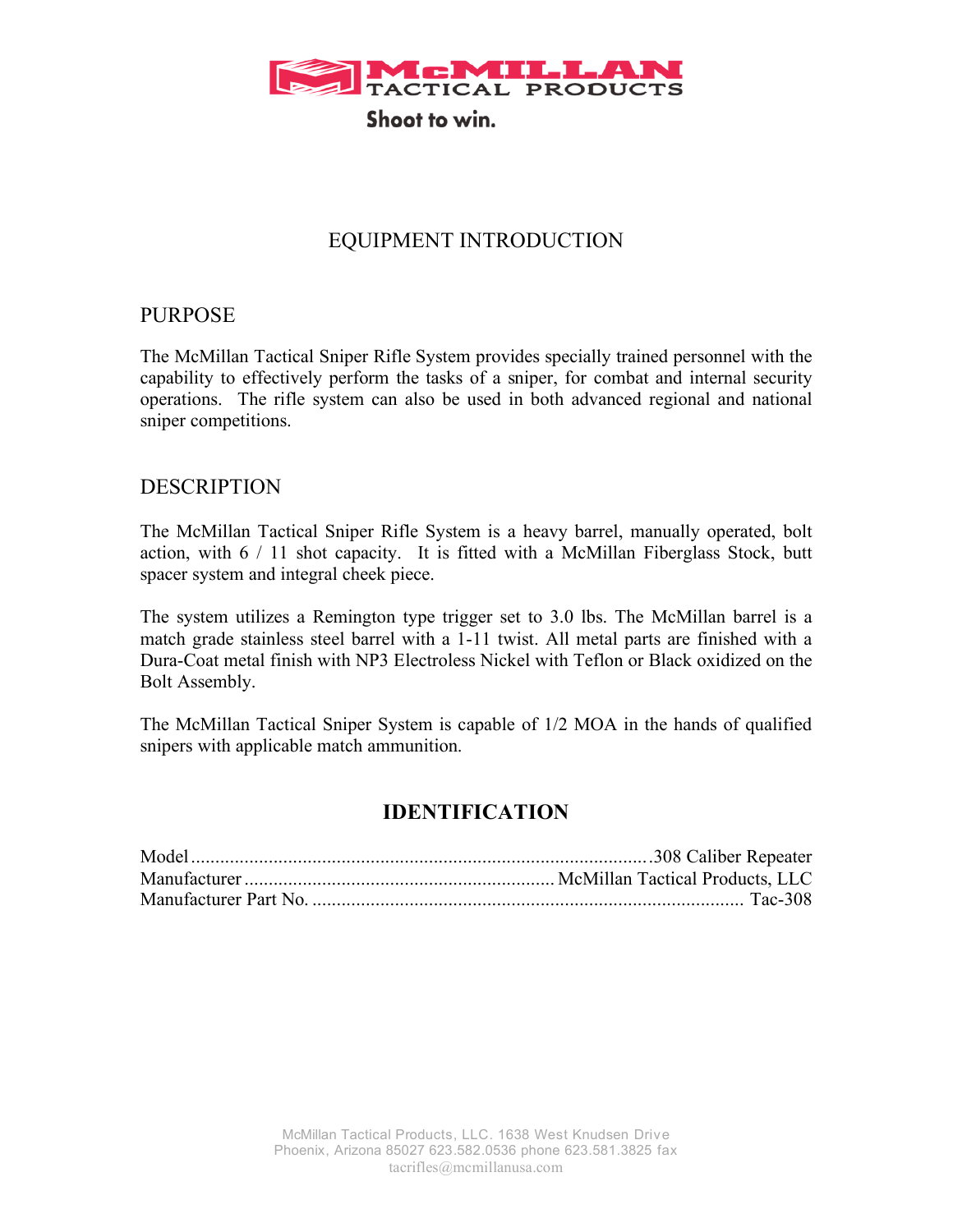

# **TECHNICAL SPECIFICATIONS**

# **PHYSICAL DATA**

Main Equipment

| Length. |  |
|---------|--|

# **OPERATING DATA**

# **BARREL DATA**

| .30 Cal. |
|----------|
|          |

# **RIFLING PARTICULARS**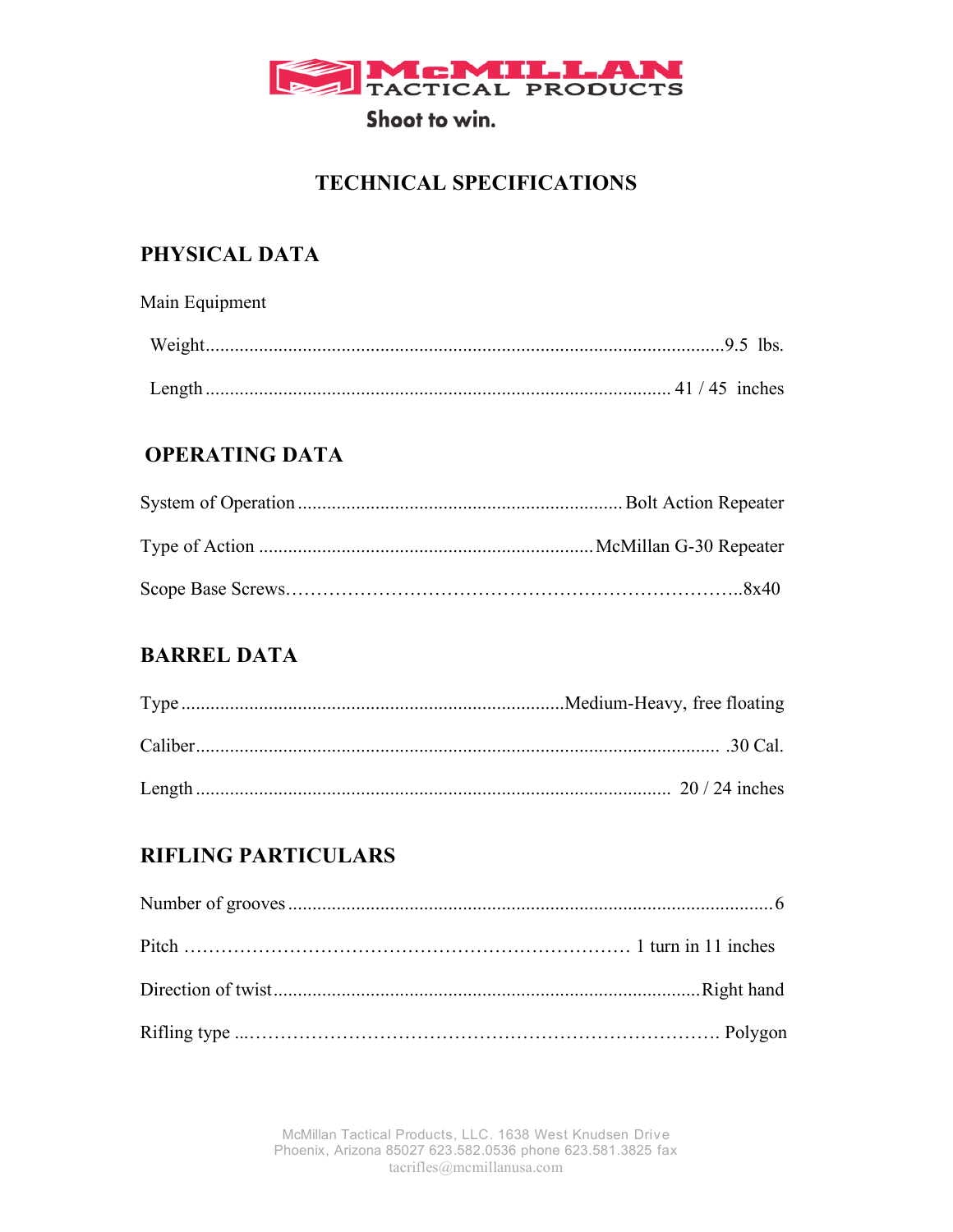

# **TRIGGER DATA**

# **STOCK DATA**

| Specifics |                           |
|-----------|---------------------------|
|           |                           |
|           |                           |
|           | $2 \omega$ .25 inch Thick |
|           |                           |

# **MAGAZINE DATA**

# **GAUGE SPECIFICATIONS**

### Headspace

| Striker protrusion |  |
|--------------------|--|
|                    |  |
|                    |  |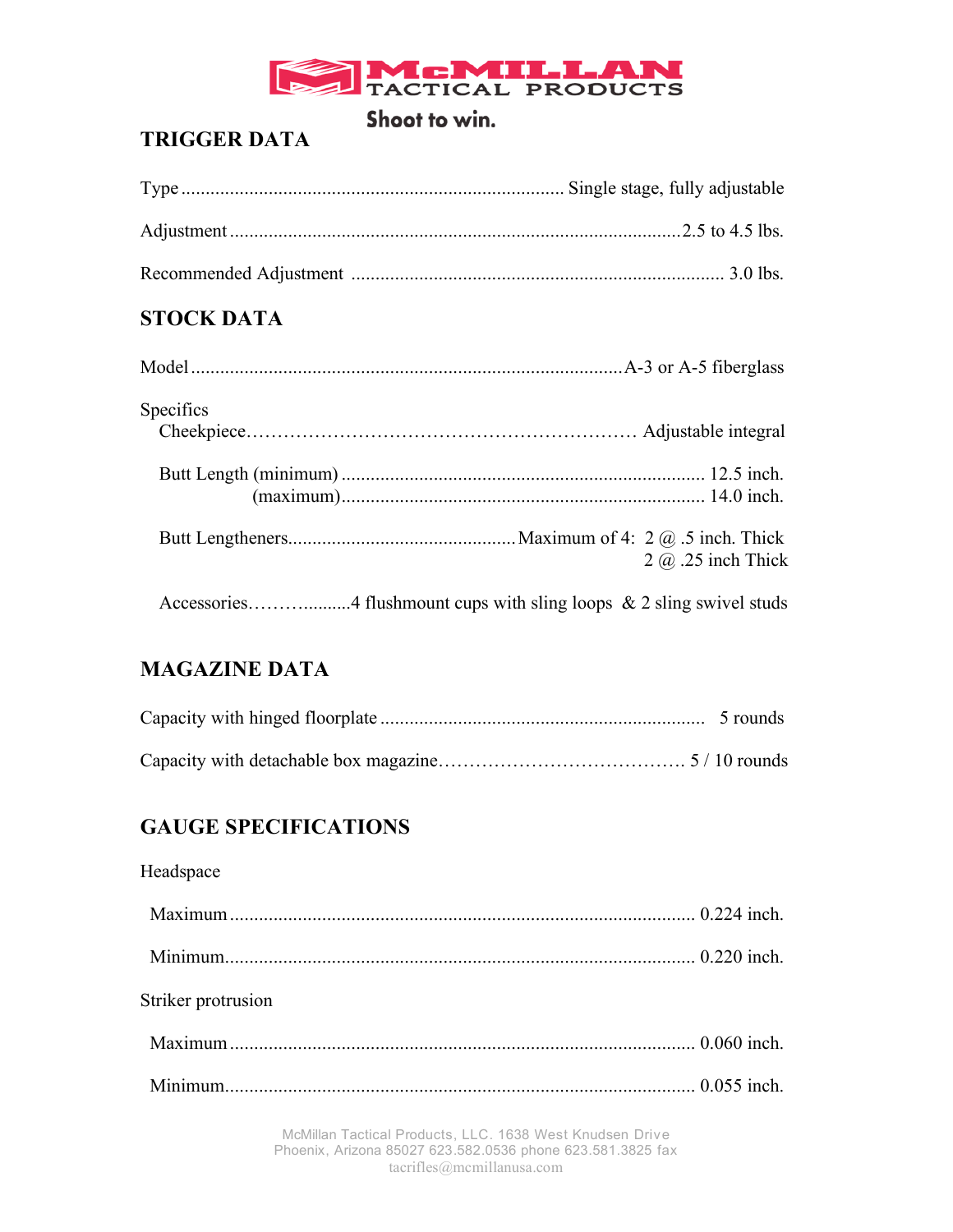

McMillan Rifles 1638 West Knudsen Drive Phoenix, Arizona 85027 623.582.0536 phone 623.581.3825 fax tacrifles@mcmillanusa.com

### **2008 TAC-308A PRICING**

| <b>Rifle Only A</b><br>\$4799                            | <b>Rifle Package A</b><br>\$6999                                                                                                                                                                                                                                                                                                                                           |
|----------------------------------------------------------|----------------------------------------------------------------------------------------------------------------------------------------------------------------------------------------------------------------------------------------------------------------------------------------------------------------------------------------------------------------------------|
| Rifle-                                                   | Rifle-                                                                                                                                                                                                                                                                                                                                                                     |
| <b>TAC-308</b>                                           | <b>TAC-308</b>                                                                                                                                                                                                                                                                                                                                                             |
| Action-                                                  | <b>Action-</b>                                                                                                                                                                                                                                                                                                                                                             |
| G-30 McMillan Short Action                               | G-30 McMillan Short Action                                                                                                                                                                                                                                                                                                                                                 |
| Chambered in .308 Winchester                             | Chambered in .308 Winchester                                                                                                                                                                                                                                                                                                                                               |
| 8x40 Scope Base Screws                                   | 8x40 Scope Base Screws                                                                                                                                                                                                                                                                                                                                                     |
| <b>Barrel-</b>                                           | <b>Barrel-</b>                                                                                                                                                                                                                                                                                                                                                             |
| Match Grade                                              | Match Grade                                                                                                                                                                                                                                                                                                                                                                |
| 1-11 Twist                                               | 1-11 Twist                                                                                                                                                                                                                                                                                                                                                                 |
| Polygon Rifling                                          | Polygon Rifling                                                                                                                                                                                                                                                                                                                                                            |
| Medium-Heavy Contour                                     | Medium-Heavy Contour                                                                                                                                                                                                                                                                                                                                                       |
| 20" Barrel Threaded With Cap                             | 20" Barrel Threaded With Cap                                                                                                                                                                                                                                                                                                                                               |
| <b>Bottom Metal-</b>                                     | <b>Bottom Metal-</b>                                                                                                                                                                                                                                                                                                                                                       |
| Detachable Box Magazine System<br>$1 - 5$ Round Magazine | Detachable Box Magazine System<br>$1 - 5$ Round Magazine                                                                                                                                                                                                                                                                                                                   |
| Trigger-                                                 | Trigger-                                                                                                                                                                                                                                                                                                                                                                   |
| Remington Style set at 3 lbs                             | Remington Style set at 3 lbs                                                                                                                                                                                                                                                                                                                                               |
| Stock-                                                   | Stock-                                                                                                                                                                                                                                                                                                                                                                     |
| A-3 with Butthook                                        | A-3 with Butthook                                                                                                                                                                                                                                                                                                                                                          |
| Integral Adjustable Cheekpiece                           | Integral Adjustable Cheekpiece                                                                                                                                                                                                                                                                                                                                             |
| LOP Spacer System                                        | LOP Spacer System                                                                                                                                                                                                                                                                                                                                                          |
| 2 Studs                                                  | 2 Studs                                                                                                                                                                                                                                                                                                                                                                    |
| 4 Flushmount Cups w/ Sling Loops                         | 4 Flushmount Cups w/ Sling Loops                                                                                                                                                                                                                                                                                                                                           |
| Finish                                                   | Finish                                                                                                                                                                                                                                                                                                                                                                     |
| NP3 Bolt                                                 | NP3 Bolt                                                                                                                                                                                                                                                                                                                                                                   |
| Dura-Coat Metal Finish (to match stock)                  | Dura-Coat Metal Finish (to match stock)                                                                                                                                                                                                                                                                                                                                    |
| - Black, Olive, Gray, Tan & Dark Earth                   | - Black, Olive, Gray, Tan & Dark Earth                                                                                                                                                                                                                                                                                                                                     |
|                                                          | Accessories- (included in package)<br>Leupold Mk 4 3.5-10x40mm M1 Mil Dot<br>1750 Pelican Case<br>Badger Ord. 20 MOA Short Action Base<br>Badger Ord. Standard 30 mm Rings<br>Harris HEBR Swivel Bipod $6" - 9"$<br>Turner Saddlery Synthetic Leather Sling<br>McMillan Rifle Cleaning Kit<br>$+3 - 5$ Round .308 Magazines<br>McMillan Drag Bag                           |
|                                                          | <b>Upgrades-</b> (add dollar amount to package price)<br>Illuminated Scope Reticle - +\$155<br>Leupold Mk 4 8.5-25x50mm M1 Mil Dot - +\$250<br>Leupold Mk 4 8.5-25x50mm M1 Mil Dot w/ Illum - +\$425<br>Night Force $5.5-22x50$ mm Mil Dot - $+ $243$<br>Night Force 8.5-32x56mm Mil Dot - +\$390<br>McCann Night Vision Rail Mount - +\$332<br>Jewell Trigger - $+$ \$150 |
|                                                          | <b>Additional Accessories</b><br>Elite Iron Suppressor - \$695<br>5 Round Magazine - \$75<br>10 Round Magazine - \$87<br>Otis Field Cleaning Kit - \$49.99<br>Elite Iron Muzzle Break - \$185                                                                                                                                                                              |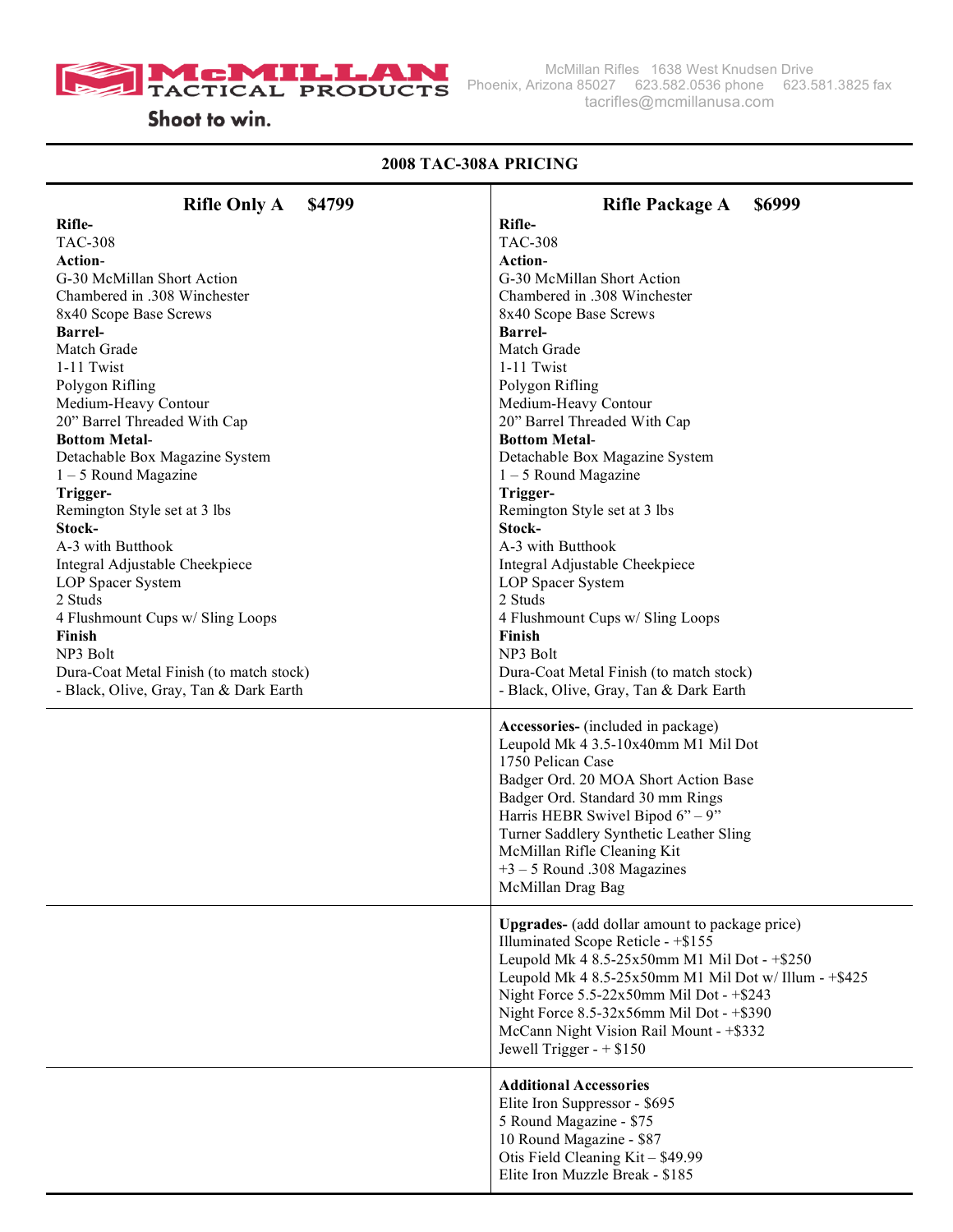

McMillan Rifles 1638 West Knudsen Drive Phoenix, Arizona 85027 623.582.0536 phone 623.581.3825 fax tacrifles@mcmillanusa.com

### **2008 TAC-308B PRICING**

| <b>Rifle Only B</b><br>\$4799                        | <b>Rifle Package B</b><br>\$6999                      |
|------------------------------------------------------|-------------------------------------------------------|
| Rifle-                                               | Rifle-                                                |
| <b>TAC-308</b>                                       | <b>TAC-308</b>                                        |
| Action-                                              | Action-                                               |
| G-30 McMillan Short Action                           | G-30 McMillan Short Action                            |
| Chambered in .308 Winchester                         | Chambered in .308 Winchester                          |
| 8x40 Scope Base Screws                               | 8x40 Scope Base Screws                                |
| <b>Barrel-</b>                                       | <b>Barrel-</b>                                        |
| Match Grade                                          | Match Grade                                           |
| 1-11 Twist                                           | 1-11 Twist                                            |
| Polygon Rifling                                      | Polygon Rifling                                       |
| Medium-Heavy Contour                                 | Medium-Heavy Contour                                  |
| 24" Barrel Threaded With Cap<br><b>Bottom Metal-</b> | 24" Barrel Threaded With Cap<br><b>Bottom Metal-</b>  |
| Detachable Box Magazine System                       | Detachable Box Magazine System                        |
| $1 - 5$ Round Magazine                               | $1 - 5$ Round Magazine                                |
| Trigger-                                             | Trigger-                                              |
| Remington Style set at 3 lbs                         | Remington Style set at 3 lbs                          |
| Stock-                                               | Stock-                                                |
| A-5 with Butthook                                    | A-5 with Butthook                                     |
| Integral Adjustable Cheekpiece                       | Integral Adjustable Cheekpiece                        |
| LOP Spacer System                                    | LOP Spacer System                                     |
| 2 Studs                                              | 2 Studs                                               |
| 4 Flushmount Cups w/ Sling Loops                     | 4 Flushmount Cups w/ Sling Loops                      |
| Finish                                               | Finish                                                |
| NP3 Bolt                                             | NP3 Bolt                                              |
| Dura-Coat Metal Finish (to match stock)              | Dura-Coat Metal Finish (to match stock)               |
| - Black, Olive, Gray, Tan & Dark Earth               | - Black, Olive, Gray, Tan & Dark Earth                |
|                                                      | Accessories- (included in package)                    |
|                                                      | Leupold Mk 4 3.5-10x40mm M1 Mil Dot                   |
|                                                      | 1750 Pelican Case                                     |
|                                                      | Badger Ord. 20 MOA Short Action Base                  |
|                                                      | Badger Ord. Standard 30 mm Rings                      |
|                                                      | Harris HEBR Swivel Bipod $6" - 9"$                    |
|                                                      | Turner Saddlery Synthetic Leather Sling               |
|                                                      | McMillan Rifle Cleaning Kit                           |
|                                                      | $+3 - 5$ Round .308 Magazines                         |
|                                                      | McMillan Drag Bag                                     |
|                                                      | <b>Upgrades-</b> (add dollar amount to package price) |
|                                                      | Illuminated Scope Reticle - +\$155                    |
|                                                      | Leupold Mk 4 8.5-25x50mm M1 Mil Dot - +\$250          |
|                                                      | Leupold Mk 4 8.5-25x50mm M1 Mil Dot w/ Illum - +\$425 |
|                                                      | Night Force 5.5-22x50mm Mil Dot - +\$243              |
|                                                      | Night Force 8.5-32x56mm Mil Dot - +\$390              |
|                                                      | McCann Night Vision Rail Mount - +\$332               |
|                                                      | Jewell Trigger - $+$ \$150                            |
|                                                      | <b>Additional Accessories</b>                         |
|                                                      | Elite Iron Suppressor - \$695                         |
|                                                      | 5 Round Magazine - \$75                               |
|                                                      | 10 Round Magazine - \$87                              |
|                                                      | Otis Field Cleaning Kit - \$49.99                     |
|                                                      | Elite Iron Muzzle Break - \$185                       |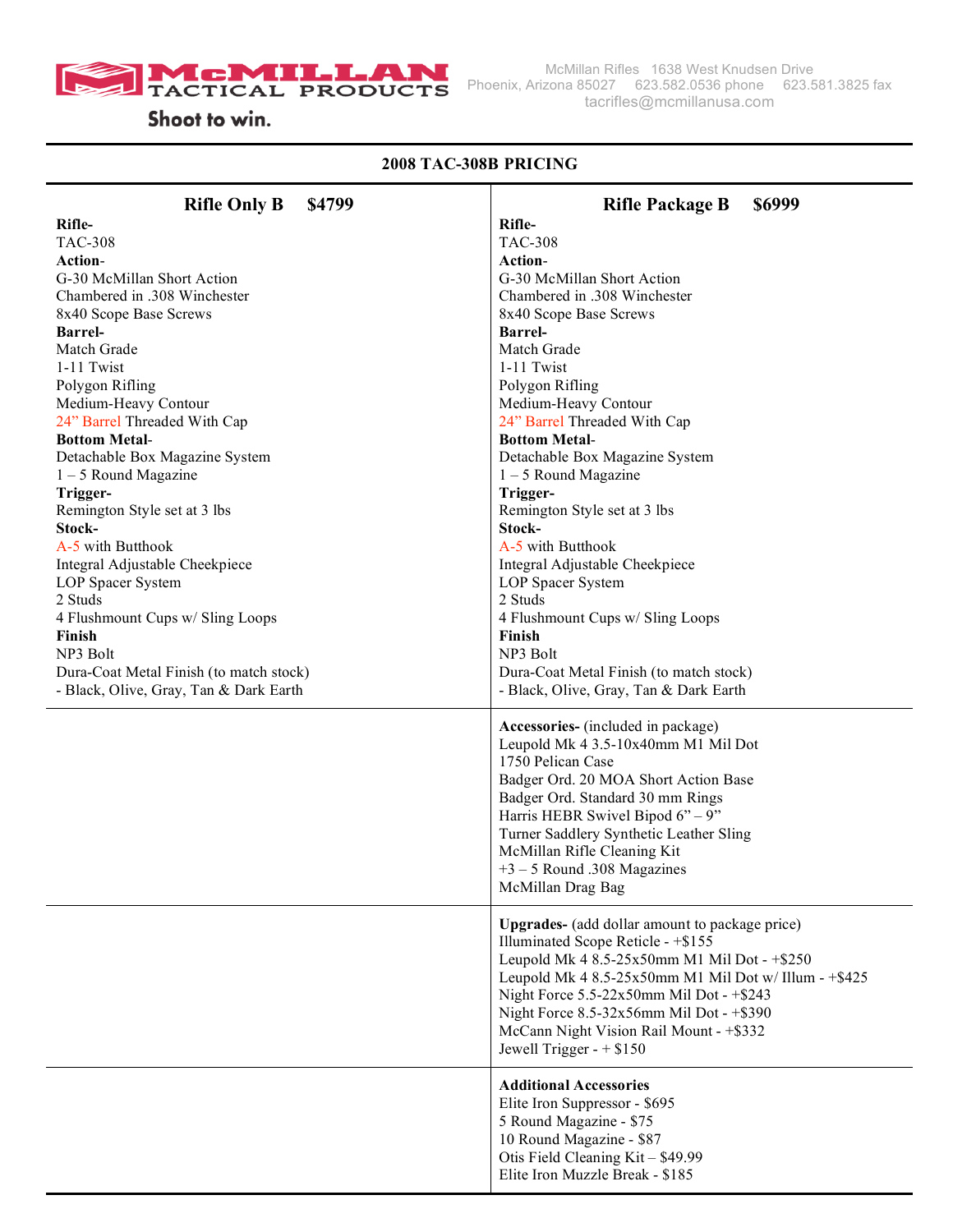

McMillan Tactical Products, LLC. 1638 West Knudsen Drive Phoenix, Arizona 85027 623.582.0536 phone 623.581.3825 fax tacrifles@mcmillanusa.com

### **2008 TAC-308C PRICING**

| <b>Rifle Only C</b><br>\$4599           | <b>Rifle Package C</b><br>\$6499                                          |
|-----------------------------------------|---------------------------------------------------------------------------|
| Rifle-                                  | Rifle-                                                                    |
| <b>TAC-308</b>                          | <b>TAC-308</b>                                                            |
| <b>Action-</b>                          | <b>Action-</b>                                                            |
| G-30 McMillan Short Action              | G-30 McMillan Short Action                                                |
| Chambered in .308 Winchester            | Chambered in .308 Winchester                                              |
| 8x40 Scope Base Screws                  | 8x40 Scope Base Screws                                                    |
| <b>Barrel-</b>                          | <b>Barrel-</b>                                                            |
| Match Grade                             | Match Grade                                                               |
| 1-11 Twist                              | 1-11 Twist                                                                |
| Polygon Rifling                         | Polygon Rifling                                                           |
| Medium-Heavy Contour                    | Medium-Heavy Contour                                                      |
| 24" Barrel No Threads                   | 24" Barrel No Threads                                                     |
| <b>Bottom Metal-</b>                    | <b>Bottom Metal-</b>                                                      |
| <b>Hinged Floorplate System</b>         | <b>Hinged Floorplate System</b>                                           |
| Trigger-                                | Trigger-                                                                  |
| Remington Style set at 3 lbs            | Remington Style set at 3 lbs                                              |
| Stock-                                  | Stock-                                                                    |
| A-5 with Butthook                       | A-5 with Butthook                                                         |
| Integral Adjustable Cheekpiece          | Integral Adjustable Cheekpiece                                            |
| LOP Spacer System                       | LOP Spacer System                                                         |
| 2 Studs                                 | 2 Studs                                                                   |
| 4 Flushmount Cups w/ Sling              | 4 Flushmount Cups w/ Sling                                                |
| Finish                                  | Finish                                                                    |
| NP3 Bolt                                | NP3 Bolt                                                                  |
| Dura-Coat Metal Finish (to match stock) | Dura-Coat Metal Finish (to match stock)                                   |
| - Black, Olive, Gray, Tan & Dark Earth  | - Black, Olive, Gray, Tan & Dark Earth                                    |
|                                         |                                                                           |
|                                         | Accessories- (included in package)<br>Leupold Mk 4 3.5-10x40mm M1 Mil Dot |
|                                         | 1750 Pelican Case                                                         |
|                                         | Badger Ord. 20 MOA Short Action Base                                      |
|                                         | Badger Ord. Standard 30 mm Rings                                          |
|                                         | Harris HEBR Swivel Bipod $6" - 9"$                                        |
|                                         | Turner Saddlery Synthetic Leather Sling                                   |
|                                         | McMillan Rifle Cleaning Kit                                               |
|                                         | McMillan Drag Bag                                                         |
|                                         |                                                                           |
|                                         | <b>Upgrades-</b> (add dollar amount to package price)                     |
|                                         | Illuminated Scope Reticle - +\$155                                        |
|                                         | Leupold Mk 4 8.5-25x50mm M1 Mil Dot - +\$250                              |
|                                         | Leupold Mk 4 8.5-25x50mm M1 Mil Dot w/ Illum - +\$425                     |
|                                         | Night Force 5.5-22x50mm Mil Dot - +\$243                                  |
|                                         | Night Force 8.5-32x56mm Mil Dot - +\$390                                  |
|                                         | McCann Night Vision Rail Mount - +\$332                                   |
|                                         | Jewell Trigger - $+$ \$150                                                |
|                                         | <b>Additional Accessories</b>                                             |
|                                         | Otis Field Cleaning Kit - \$49.99                                         |
|                                         |                                                                           |